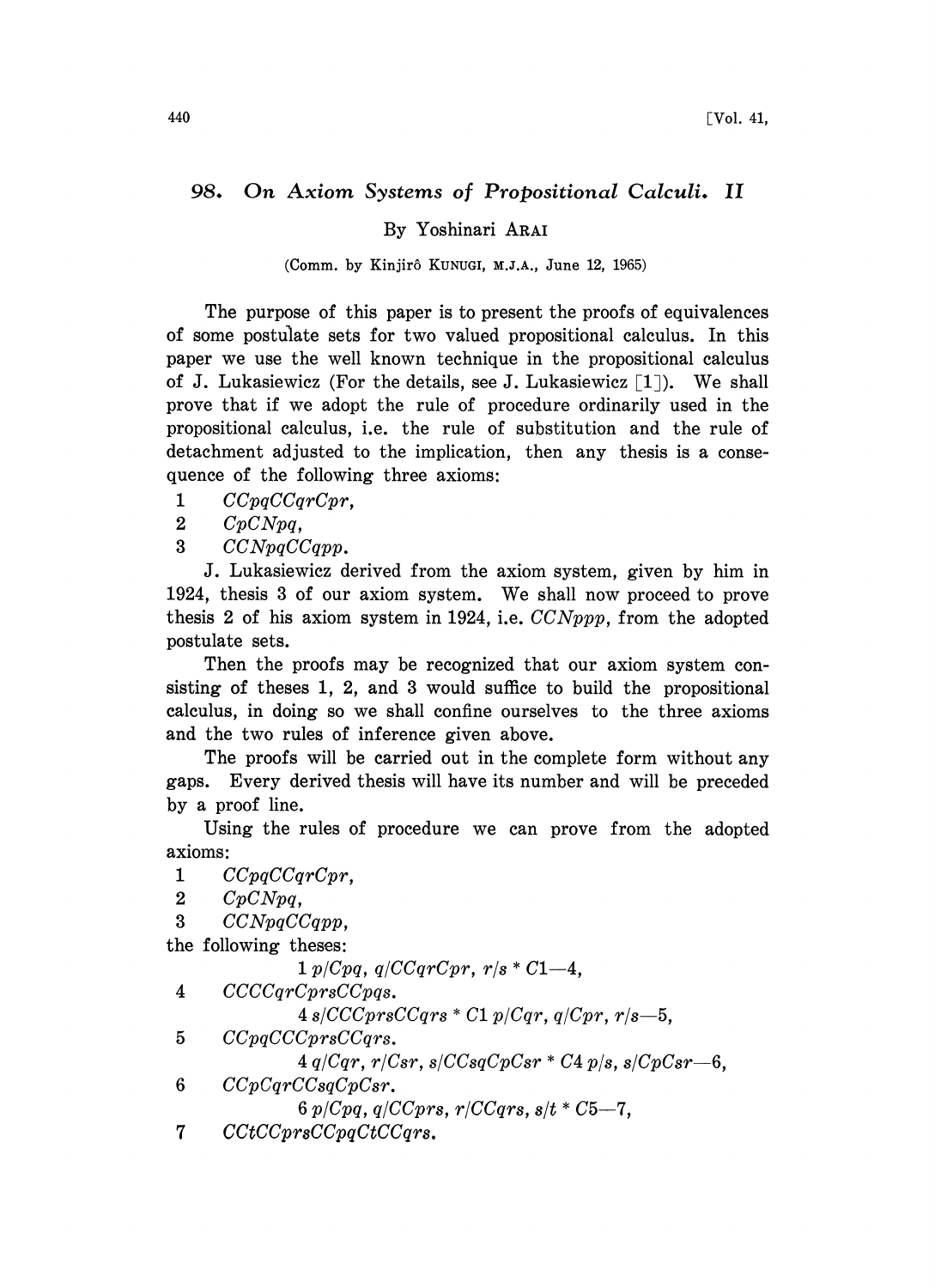| No. 6] | Axiom Systems of Propositional Calculi. II                                     | 441 |
|--------|--------------------------------------------------------------------------------|-----|
|        | $1 q/CNpq * C2 - 8$ ,                                                          |     |
| 8      | CCCNpqrCpr.                                                                    |     |
|        | $8 r/CCqpp * C3 - 9.$                                                          |     |
| 9      | CpCCqpp.                                                                       |     |
|        | 6 $p/q$ , $q/CNpq$ , $r/q$ , $s/p * C9 p/q$ , $q/Np-C2-10$ ,                   |     |
| 10     | CqCpq.                                                                         |     |
|        | $1p/q$ , $q/Cpq * C10-11$ ,                                                    |     |
| 11     | CCCpqrCqr.                                                                     |     |
|        | 11 $p/Nq$ , $q/p$ , $r/CCpqq * C3 p/q$ , $q/p-12$ .                            |     |
| 12     | $CpCCpqq$ .                                                                    |     |
|        | 6 $p/q$ , $q/Cqr$ , $s/p * C12 p/q$ , $q/r-13$ ,                               |     |
| 13     | CCpCqrCqCpr.                                                                   |     |
|        | $1 p/CpCqr$ , $q/CqCpr$ , $r/s * C13-14$ ,                                     |     |
| 14     | CCCqCprsCCpCqrs.                                                               |     |
| 15     | 14 $q/Np$ , $r/q$ , $s/CCCpqpp * C3 q/Cpq - C2 - 15$ ,<br>CCCpqpp.             |     |
|        | 13 $p/Cpq$ , $q/CCprs$ , $r/CCqrs * C5-16$ ,                                   |     |
| 16     | $CCCprsCCpqCCqrs$ .                                                            |     |
|        | $16 p/Cpq$ , $r/p$ , $s/p$ , $q/r * C15-17$ ,                                  |     |
| 17     | CCCparCCFpp.                                                                   |     |
|        | $17 r/q * 18$ ,                                                                |     |
| 18     | CCCpqqCCqpp.                                                                   |     |
|        | $1 p/CCpqr$ , $q/CCrpp$ , $r/s * C17-19$ ,                                     |     |
| 19     | $CCCCrppsCCCpqrs$ .                                                            |     |
|        | 19 s/CCprr * C18 p/r, $q/p=20$ ,                                               |     |
| 20     | CCCpqrCCprr.                                                                   |     |
|        | $7 t/CCpqr$ , $s/r$ , $q/s * C20-21$ ,                                         |     |
| 21     | CCpsCCCpqrCCsrr.                                                               |     |
|        | 13 $p/Cps$ , $q/CCpqr$ , $r/CCsrr * C21 - 22$ ,                                |     |
| 22     | CCCpqrCCpsCCsrr.                                                               |     |
|        | $22 q/r$ , $r/CqCpr * C10 q/Cpr$ , $p/q$ -23,                                  |     |
| 23     | CCpsCCsCqCprCqCpr.                                                             |     |
|        | 13 $p/Cps$ , $q/CsCqCpr$ , $r/CqCpr$ , $*$ $C23-24$ ,                          |     |
| 24     | CCsCqCprCCpsCqCpr.                                                             |     |
|        | 13 $p/Cpq$ , $q/Cqr$ , $r/Cpr * C1-25$ ,                                       |     |
| 25     | CCqrCCpqCpr.                                                                   |     |
|        | 24 s/Cqr, $q/Cpq * C25-26$ ,                                                   |     |
| 26     | CCpCqrCCpqCpr.<br>Having proved theses 4-26 we are now in a position to deduce |     |
|        |                                                                                |     |

thesis 27.

$$
26\ r/p\ ^\ast C10q/p,\ p/q\!\!\!\longrightarrow\!\!27,
$$

27 CCpqCpp.

Then we prove the next theorem: